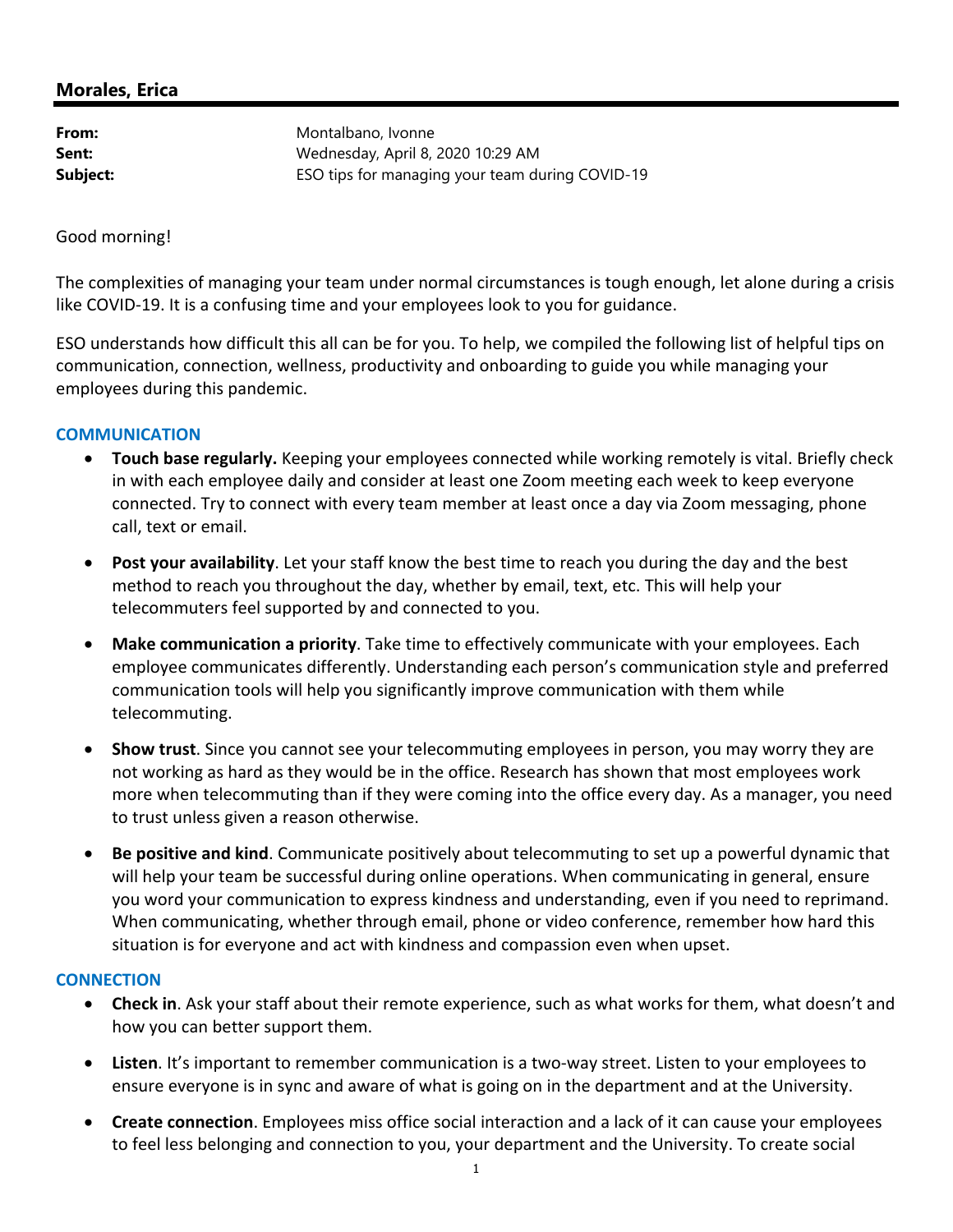connection celebrate birthdays, praise successes, amplify team rituals, create new virtual team building activities, host virtual office parties or anything else that will help foster connection. Virtual events have shown to reduce isolation and improve a sense of belonging.

## **WELLNESS**

- **Emphasize work/life balance**. Encourage balance between home and work. Ask employees to practice good time management. Stress the importance of having set hours and leaving work at work when off the clock. Avoid contacting your employees outside of office hours, when possible, and don't expect a response when they are offline.
- **Encourage stress reduction**. As a manager, it is important you acknowledge the stress COVID‐19 may be causing your staff. Listen to their concerns and challenges. Empathize with their struggles. Encourage them to learn how to manage COVID‐19 stress and anxiety.
- **Be a good example**. Employees look at their managers for cues about how to react in a crisis. Remain calm and provide affirmations of confidence in your team.
- **Value your employees**. Take the time to value your team. Provide positive comments and feedback. Make your comments public when appropriate. Take advantage of UHD Kudos.
- **Provide understanding**. Because of the sudden transition to telecommuting, many employees have been thrown into suboptimal work conditions, including contending with children at home while they work. Understand there will be distractions and unexpected stops and starts and exercise patience with your staff during this challenging time.

## **PRODUCTIVITY**

- **Ask about needs**. Find out from each employee if they have everything they need to be productive and comfortable while working from home. Find out if there are challenges that may need to be worked around, such as children. Ask how you can support them and offer solutions where possible. Encourage your employees to check out UHD's telecommuting tips and resources.
- **Manage expectations**. Don't confuse work activity with results. Set clear objective and performance indicators, but focus on results and output and not time spent. Reassess goals as needed. Understand tasks may take a bit longer than usual due to added stressors and the transition to telecommuting. Offer grace on deliverables and set realistic timelines to reduce employee stress. Focus on quality and not quantity.
- **Avoid micromanaging**. Your employees need to know you believe they will work as hard as they would in the office. If they are hitting targets, don't be concerned about how and when the task is completed.
- **Designate communication channels**. Determine how you will use video conferencing, messaging, texting, phone calls and email. Explain what needs to be put in an email and what can be communicated in text or Zoom messaging. Let your staff know when phone calls and texts should be used.
- **Follow up**. Provide written follow up after video meetings to reduce confusion and keep a record of what was discussed. This will help everyone stay on the same page. Video meetings are valuable, but they have communication challenges and do not take the place of face‐to‐face meetings.
- **Be clear.** Avoid assuming others know what you know. Describe exactly what you mean when communicating and patiently repeat yourself if necessary. Not everyone has the same information or understanding you do.